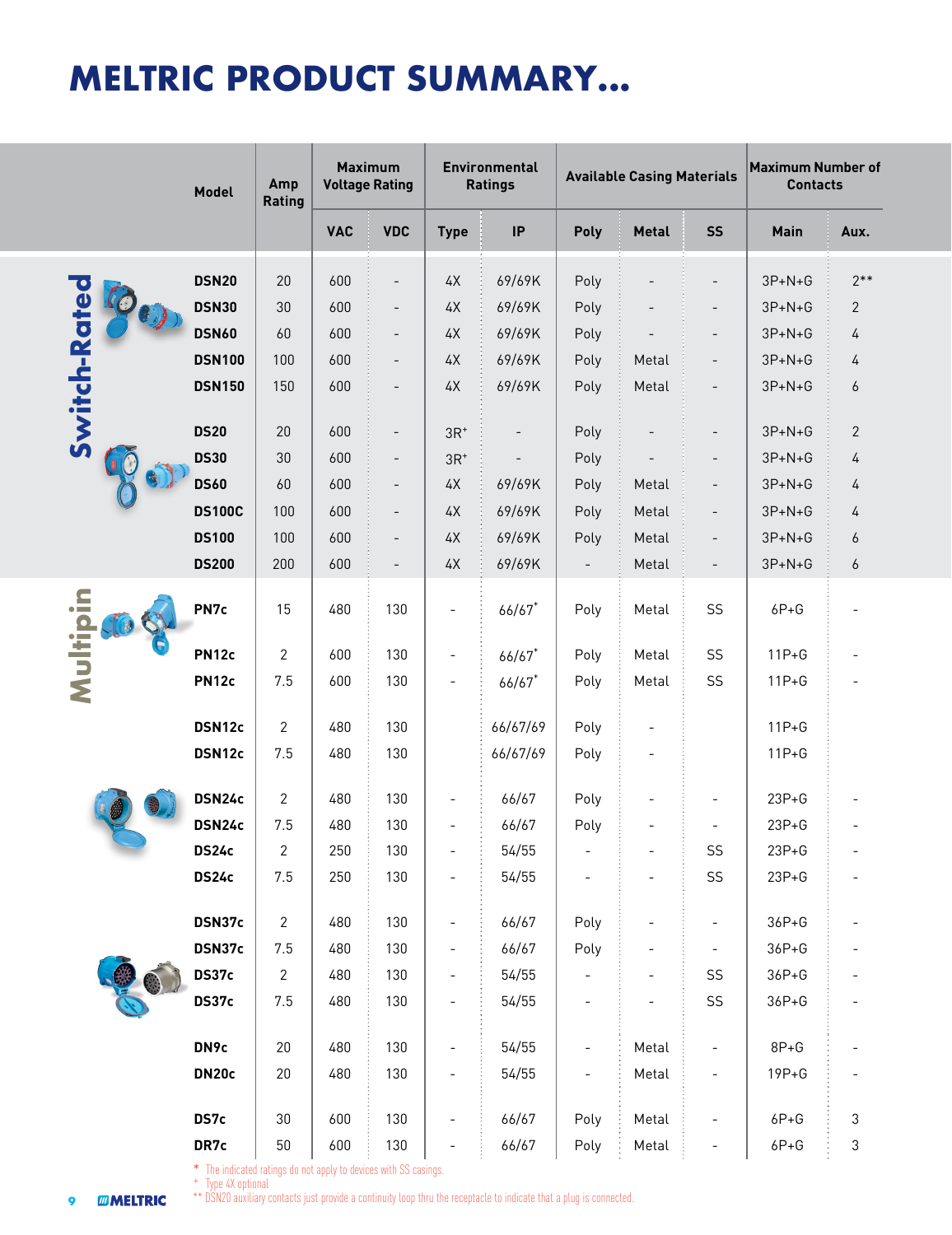# **...AND SELECTION GUIDE**

| <b>Model</b>      | <b>Current</b><br>Interruption |                          | <b>Horsepower Ratings</b><br>(see catalog section for other voltages) |                          | <b>Size Capacity</b> | <b>Main Contacts Wire</b> | <b>Terminal Type</b> |  |
|-------------------|--------------------------------|--------------------------|-----------------------------------------------------------------------|--------------------------|----------------------|---------------------------|----------------------|--|
|                   | Rating*                        | 240 V - 3Ø               | 480 V - 30                                                            | 600 V - 30               | Min                  | <b>Max</b>                |                      |  |
| <b>DSN20</b>      | Switch-Rated                   | 3 hp                     | 7.5 hp                                                                | 7.5 hp                   | <b>14 AWG</b>        | <b>12 AWG</b>             | <b>Screw</b>         |  |
| <b>DSN30</b>      | Switch-Rated                   | 5 <sub>hp</sub>          | 15 <sub>hp</sub>                                                      | 15 <sub>hp</sub>         | <b>14 AWG</b>        | 8 AWG                     | <b>Screw</b>         |  |
| <b>DSN60</b>      | Switch-Rated                   | 7.5 hp                   | $20$ hp                                                               | $20$ hp                  | <b>14 AWG</b>        | 4 AWG                     | <b>Screw</b>         |  |
| <b>DSN100</b>     | Switch-Rated                   | $20$ hp                  | 50 hp                                                                 | 50 hp                    | <b>10 AWG</b>        | 2 AWG                     | <b>Screw</b>         |  |
| <b>DSN150</b>     | Switch-Rated                   | 30 hp                    | 75 hp                                                                 | 75 hp                    | 4 AWG                | $2/0$ AWG                 | <b>Screw</b>         |  |
|                   |                                |                          |                                                                       |                          |                      |                           |                      |  |
| <b>DS20</b>       | Switch-Rated                   | 5 hp                     | 7.5 hp                                                                | 10 hp                    | <b>14 AWG</b>        | 8 AWG                     | <b>Screw</b>         |  |
| <b>DS30</b>       | Switch-Rated                   | 5 <sub>hp</sub>          | 15 <sub>hp</sub>                                                      | 15 <sub>hp</sub>         | <b>14 AWG</b>        | 4 AWG                     | <b>Screw</b>         |  |
| <b>DS60</b>       | Switch-Rated                   | 10 <sub>hp</sub>         | $25$ hp                                                               | $25$ hp                  | <b>10 AWG</b>        | 2 AWG                     | <b>Screw</b>         |  |
| <b>DS100C</b>     | Switch-Rated                   | 20 <sub>hp</sub>         | 50 hp                                                                 | 50 hp                    | <b>10 AWG</b>        | 2 AWG                     | <b>Screw</b>         |  |
| <b>DS100</b>      | Switch-Rated                   | 10 <sub>hp</sub>         | 30 <sub>hp</sub>                                                      |                          | 4 AWG                | $2/0$ AWG                 | Screw                |  |
| <b>DS200</b>      | Switch-Rated                   | 40 hp                    | 100 hp                                                                | 100 hp                   | 4 AWG                | $4/0$ AWG                 | Screw                |  |
| PN7c              | Current Interrupting           |                          |                                                                       |                          | <b>18 AWG</b>        | <b>10 AWG</b>             | Screw                |  |
| <b>PN12c</b>      | Current Interrupting           |                          |                                                                       | $\overline{\phantom{a}}$ | <b>18 AWG</b>        | <b>14 AWG</b>             | Solder/Crimp         |  |
| <b>PN12c</b>      | Non-Current Interrupting       |                          |                                                                       |                          | <b>18 AWG</b>        | <b>14 AWG</b>             | Solder/Crimp         |  |
|                   |                                |                          |                                                                       |                          |                      |                           |                      |  |
| DSN12c            | Current Interrupting           |                          |                                                                       | $\overline{\phantom{a}}$ | <b>18 AWG</b>        | <b>14 AWG</b>             | Solder/Crimp         |  |
| DSN12c            | Non-Current Interrupting       |                          |                                                                       |                          | 18 AWG               | <b>14 AWG</b>             | Solder/Crimp         |  |
| DSN24c            | Current Interrupting           |                          |                                                                       | $\overline{\phantom{a}}$ | <b>18 AWG</b>        | 14 AWG                    | Solder/Crimp         |  |
| DSN24c            | Non-Current Interrupting       |                          |                                                                       |                          | <b>18 AWG</b>        | <b>14 AWG</b>             | Solder/Crimp         |  |
| <b>DS24c</b>      | Current Interrupting           |                          |                                                                       |                          | <b>18 AWG</b>        | <b>14 AWG</b>             | Solder/Crimp         |  |
| <b>DS24c</b>      | Non-Current Interrupting       |                          |                                                                       |                          | 18 AWG               | 14 AWG                    | Solder/Crimp         |  |
|                   |                                |                          |                                                                       |                          |                      |                           |                      |  |
| DSN37c            | Current Interrupting           |                          |                                                                       |                          | <b>18 AWG</b>        | <b>14 AWG</b>             | Solder/Crimp         |  |
| DSN37c            | Non-Current Interrupting       |                          |                                                                       |                          | <b>18 AWG</b>        | <b>14 AWG</b>             | Solder/Crimp         |  |
| DS37c             | Current Interrupting           |                          |                                                                       |                          | <b>18 AWG</b>        | <b>14 AWG</b>             | Solder/Crimp         |  |
| DS37c             | Non-Current Interrupting       |                          |                                                                       |                          | 18 AWG               | <b>14 AWG</b>             | Solder/Crimp         |  |
| DN9c              | Current Interrupting           | 3 hp                     | 5 hp                                                                  |                          | <b>16 AWG</b>        | 10 AWG                    | Screw                |  |
| DN <sub>20c</sub> | Current Interrupting           | 1 hp                     | 3 hp                                                                  |                          | <b>16 AWG</b>        | <b>10 AWG</b>             | Screw                |  |
|                   |                                |                          |                                                                       |                          |                      |                           |                      |  |
| DS7c              | Current Interrupting           |                          |                                                                       | $\overline{\phantom{a}}$ | <b>14 AWG</b>        | 8 AWG                     | Screw                |  |
| DR7c              | Non-Current Interrupting       | $\overline{\phantom{a}}$ |                                                                       | $\overline{\phantom{a}}$ | <b>14 AWG</b>        | 8 AWG                     | Screw                |  |

\* 'Switch-Rated' and 'Current Interrupting' ratings apply to alternating current only.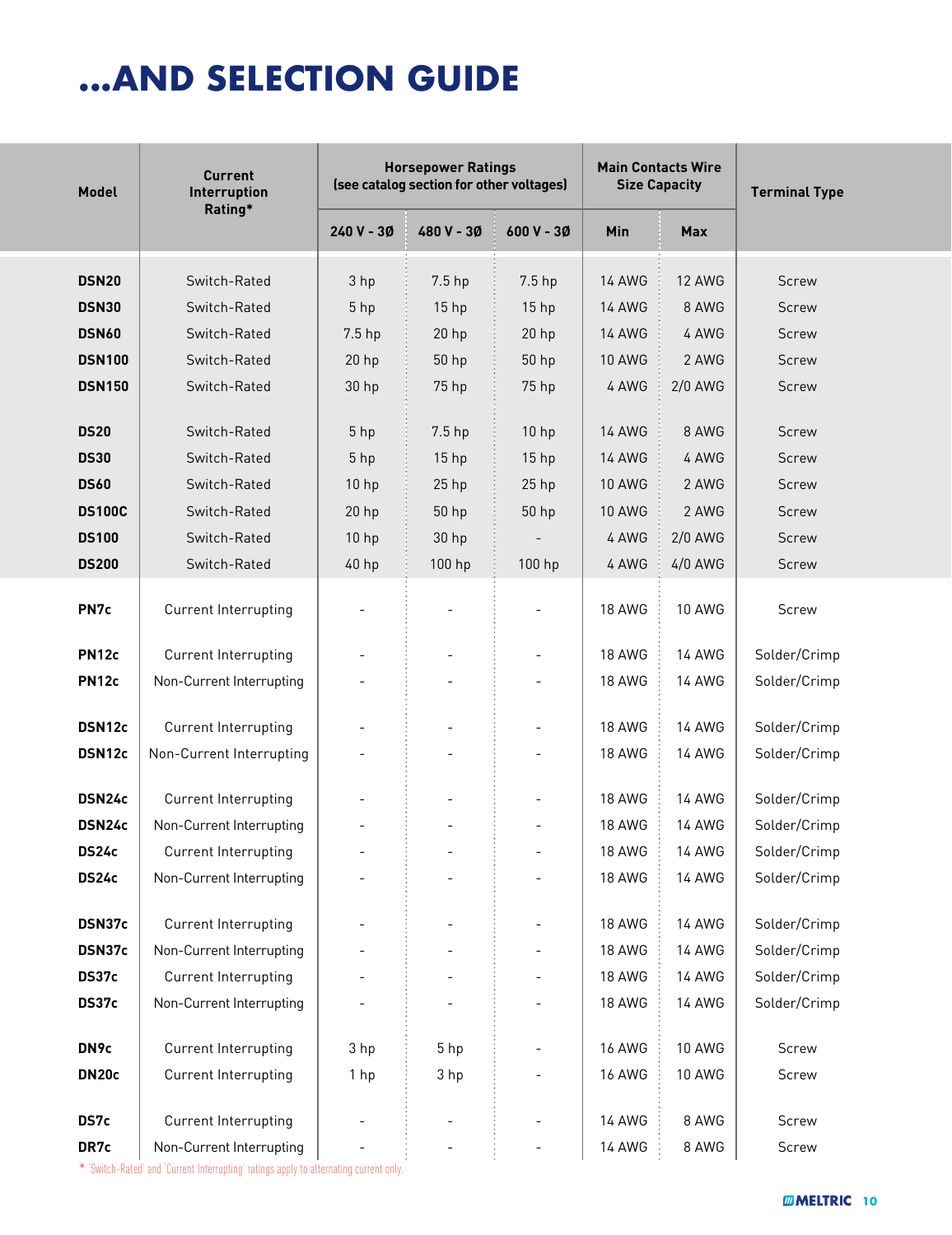## **MELTRIC PRODUCT SUMMARY...**

|                       | Model              | <b>Maximum</b><br><b>Environmental</b><br>Amp<br><b>Voltage Rating</b><br><b>Ratings</b><br>Rating                                                                                                                                                  |                          |                          |                          |                          | <b>Available Casing Materials</b> | <b>Maximum Number</b><br>of Contacts |                          |              |                |
|-----------------------|--------------------|-----------------------------------------------------------------------------------------------------------------------------------------------------------------------------------------------------------------------------------------------------|--------------------------|--------------------------|--------------------------|--------------------------|-----------------------------------|--------------------------------------|--------------------------|--------------|----------------|
|                       |                    |                                                                                                                                                                                                                                                     | <b>VAC</b>               | <b>VDC</b>               | <b>Type</b>              | $\sf IP$                 | Poly                              | <b>Metal</b>                         | <b>SS</b>                | Main         | Aux.           |
|                       | <b>DR30</b>        | 30                                                                                                                                                                                                                                                  | 600                      | $\overline{\phantom{a}}$ | $3R+$                    | 69/69K                   | Poly                              |                                      |                          | $3P + N + G$ | $\mathbf{2}$   |
| Standard              | <b>DR50</b>        | 50                                                                                                                                                                                                                                                  | 600                      | $\overline{\phantom{a}}$ | $3R+$                    | 69/69K                   | Poly                              |                                      | $\overline{\phantom{m}}$ | $3P + N + G$ | 4              |
|                       | <b>DR100</b>       | 100                                                                                                                                                                                                                                                 | 600                      | $\overline{\phantom{0}}$ | 4X                       | 69/69K                   | Poly                              | Metal                                | $\overline{a}$           | $3P+N+G$     | 4              |
|                       | <b>DR150</b>       | 150                                                                                                                                                                                                                                                 | 600                      | $\overline{\phantom{a}}$ | $4\,\mathrm{X}$          | 69/69K                   | Poly                              | Metal                                | $\overline{\phantom{a}}$ | $3P+N+G$     | 6              |
|                       | <b>DR250</b>       | 250                                                                                                                                                                                                                                                 | 600                      | $\overline{\phantom{0}}$ | 4X                       | 69/69K                   | $\overline{\phantom{a}}$          | Metal                                | $\overline{\phantom{0}}$ | $3P+N+G$     | 6              |
|                       | <b>DR400</b>       | 400                                                                                                                                                                                                                                                 | $480**$                  | $\qquad \qquad -$        | $4\text{\AA}$            | 69/69K                   | $\overline{\phantom{a}}$          | Metal                                |                          | $3P+G$       | $\overline{2}$ |
|                       |                    |                                                                                                                                                                                                                                                     |                          |                          |                          |                          |                                   |                                      |                          |              |                |
|                       | <b>PN20</b>        | 20                                                                                                                                                                                                                                                  | 480*                     | $\overline{\phantom{a}}$ | $4\,\mathrm{X}$          | $\overline{\phantom{a}}$ | Poly                              | Metal                                | $SS^{**}$                | $3P + N + G$ |                |
|                       | <b>PNHT</b>        | 30                                                                                                                                                                                                                                                  | 480                      | 130                      | $\qquad \qquad -$        | 44                       |                                   | Metal                                | $\overline{\phantom{a}}$ | $3P + N + G$ |                |
|                       | DSDC1              | 20                                                                                                                                                                                                                                                  | $\overline{\phantom{a}}$ | 250                      | $3R+$                    | $\overline{\phantom{a}}$ | Poly                              |                                      | $\overline{\phantom{0}}$ | $2P+G$       |                |
| <b>Direct Current</b> | DSDC1              | 15                                                                                                                                                                                                                                                  | $\overline{\phantom{a}}$ | 600                      | $3R+$                    | $\overline{\phantom{a}}$ | Poly                              |                                      | $\overline{\phantom{0}}$ | $2P+G$       |                |
|                       | DSDC1              | 10                                                                                                                                                                                                                                                  | $\overline{\phantom{a}}$ | 750                      | $3R+$                    | $\overline{\phantom{m}}$ | Poly                              | $\overline{\phantom{0}}$             |                          | $2P + G$     |                |
|                       | DSDC3              | 30                                                                                                                                                                                                                                                  | $\overline{\phantom{a}}$ | 250                      | $3R+$                    | $\overline{\phantom{a}}$ | Poly                              |                                      | $\overline{\phantom{a}}$ | $2P+G$       |                |
|                       | DSDC3              | 30                                                                                                                                                                                                                                                  | $\overline{\phantom{a}}$ | 600                      | $3R+$                    | $\overline{\phantom{m}}$ | Poly                              |                                      | $\overline{\phantom{0}}$ | $2P + G$     |                |
|                       | DSDC3              | 20                                                                                                                                                                                                                                                  | $\overline{\phantom{a}}$ | 750                      | $3R+$                    | $\overline{\phantom{m}}$ | Poly                              |                                      | $\overline{\phantom{0}}$ | $2P+G$       |                |
|                       | <b>DSDC6</b>       | 60                                                                                                                                                                                                                                                  | $\overline{\phantom{a}}$ | 250                      | 4Х                       | 69/69K                   | Poly                              | Metal                                | $\overline{a}$           | $2P+G$       |                |
|                       | <b>DSDC6</b>       | 50                                                                                                                                                                                                                                                  | $\overline{\phantom{a}}$ | 600                      | 4Х                       | 69/69K                   | Poly                              | Metal                                | $\overline{a}$           | $2P+G$       |                |
|                       | <b>DSDC6</b>       | 30                                                                                                                                                                                                                                                  | $\overline{\phantom{a}}$ | 750                      | 4X                       | 69/69K                   | Poly                              | Metal                                | $\overline{\phantom{0}}$ | $2P+G$       |                |
|                       | DSDC9              | 100                                                                                                                                                                                                                                                 | $\overline{\phantom{a}}$ | 250                      | $4\text{\AA}$            | 69/69K                   | Poly                              | Metal                                | $\overline{\phantom{0}}$ | $2P+G$       |                |
|                       | <b>DSDC9</b>       | 60                                                                                                                                                                                                                                                  | $\overline{\phantom{a}}$ | 600                      | 4Х                       | 69/69K                   | Poly                              |                                      | $\overline{\phantom{a}}$ | $2P+G$       |                |
|                       | <b>DSDC2</b>       | 200                                                                                                                                                                                                                                                 | $\overline{\phantom{a}}$ | 250                      | 4Х                       | 69/69K                   | $\overline{\phantom{0}}$          | Metal                                |                          | $2P + G$     |                |
|                       | <b>DSDC2</b>       | 100                                                                                                                                                                                                                                                 |                          | 600                      | 4Х                       | 69/69K                   | $\overline{\phantom{a}}$          | Metal                                |                          | $2P+G$       |                |
|                       | <b>PFQ300</b>      | 300                                                                                                                                                                                                                                                 | 600                      | 250                      | $\overline{a}$           | 66/67                    |                                   | Metal                                |                          | $3P + N + G$ | 8              |
|                       | <b>PF300</b>       | 300                                                                                                                                                                                                                                                 | 600                      | 250                      | $\overline{\phantom{a}}$ | 66/67                    | $\qquad \qquad -$                 | Metal                                |                          | $3P + N + G$ | 4              |
|                       | <b>PF400</b>       | 400                                                                                                                                                                                                                                                 | 600                      | 250                      | $\overline{\phantom{a}}$ | 66/67                    | $\qquad \qquad -$                 | Metal                                | $\overline{\phantom{a}}$ | $3P + N + G$ | 4              |
|                       | <b>PF600</b>       | 600                                                                                                                                                                                                                                                 | 600                      | 250                      | $\overline{\phantom{a}}$ | 66/67                    | $\overline{\phantom{a}}$          | Metal                                | $\overline{\phantom{a}}$ | $3P + N + G$ | 4              |
| High Ampacit          | SP                 | 600                                                                                                                                                                                                                                                 | 600                      | 600                      | $\overline{\phantom{0}}$ | 66/67                    | Poly                              |                                      |                          | 1P           | $2^{++}$       |
|                       | <b>CS1000</b>      | 400                                                                                                                                                                                                                                                 | 600                      | 600                      |                          | 66/67                    | Poly                              |                                      |                          | 1P           |                |
| <b>MMELTRIC</b><br>11 | + Type 4X optional | * 600 VAC available at 15 A and less<br>** 600 VAC available at 350 A and less<br>++ SP pilot contacts are provided to energize receptacle only when mated with inlet<br>+* Indicated environmental ratings do not apply to devices with SS casings |                          |                          |                          |                          |                                   |                                      |                          |              |                |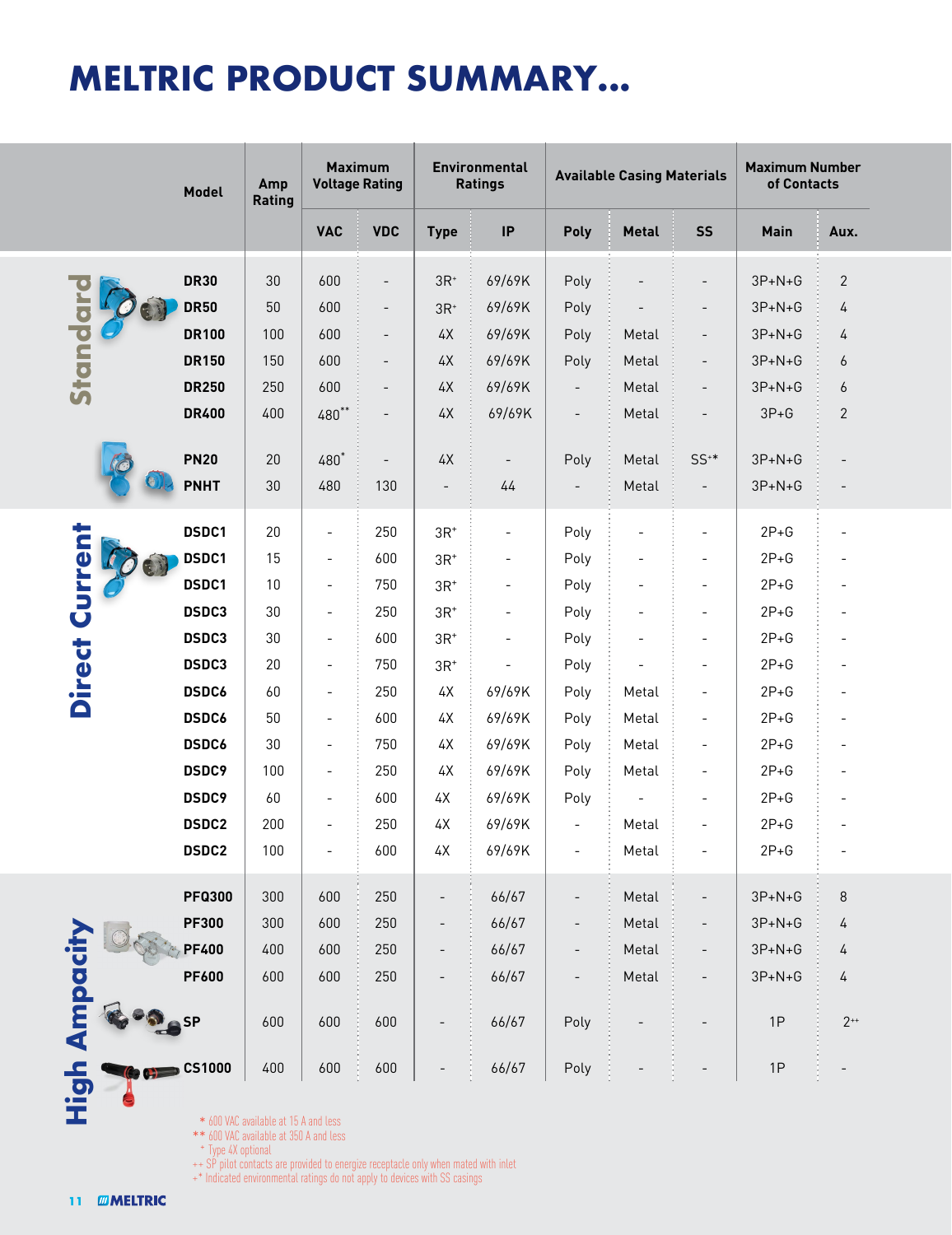## **...AND SELECTION GUIDE**

| Model         | <b>Current</b><br>Interruption<br>Rating* |                          | <b>Horsepower Ratings</b><br>(see catalog section for other voltages) |                          |                | <b>Main Contacts Wire</b><br><b>Size Capacity</b> | <b>Terminal Type</b> |  |
|---------------|-------------------------------------------|--------------------------|-----------------------------------------------------------------------|--------------------------|----------------|---------------------------------------------------|----------------------|--|
|               |                                           | $240V - 30$              | 480 V - 30                                                            | 600 V - 3Ø               | <b>Min</b>     | <b>Max</b>                                        |                      |  |
| <b>DR30</b>   | Non-Current Interrupting                  |                          |                                                                       |                          | <b>14 AWG</b>  | 8 AWG                                             | Screw                |  |
| <b>DR50</b>   | Non-Current Interrupting                  |                          |                                                                       |                          | <b>14 AWG</b>  | 4 AWG                                             | Screw                |  |
| <b>DR100</b>  | Non-Current Interrupting                  |                          |                                                                       |                          | <b>10 AWG</b>  | 2 AWG                                             | <b>Screw</b>         |  |
| <b>DR150</b>  | Non-Current Interrupting                  | $\overline{a}$           |                                                                       |                          | 4 AWG          | 2/0 AWG                                           | Screw                |  |
| <b>DR250</b>  | Non-Current Interrupting                  |                          |                                                                       | $\overline{\phantom{a}}$ | 4 AWG          | 4/0 AWG                                           | Screw                |  |
| <b>DR400</b>  | Non-Current Interrupting                  |                          |                                                                       |                          | 2 AWG          | 500 MCM                                           | <b>Screw</b>         |  |
|               |                                           |                          |                                                                       |                          |                |                                                   |                      |  |
| <b>PN20</b>   | Current Interrupting                      |                          |                                                                       | $\overline{\phantom{a}}$ | <b>14 AWG</b>  | 8 AWG                                             | <b>Screw</b>         |  |
| <b>PNHT</b>   | Non-Current Interrupting                  |                          |                                                                       | $\overline{\phantom{a}}$ | <b>14 AWG</b>  | 8 AWG                                             | Screw                |  |
| DSDC1         | Non-Current Interrupting                  | $\overline{\phantom{a}}$ | $\overline{a}$                                                        | $\overline{\phantom{a}}$ | <b>14 AWG</b>  | 8 AWG                                             | Screw                |  |
| DSDC1         | Non-Current Interrupting                  | $\overline{\phantom{0}}$ | $\overline{\phantom{a}}$                                              | $\overline{\phantom{a}}$ | <b>14 AWG</b>  | 8 AWG                                             | Screw                |  |
| DSDC1         | Non-Current Interrupting                  |                          | $\overline{\phantom{0}}$                                              | $\overline{\phantom{a}}$ | <b>14 AWG</b>  | 8 AWG                                             | Screw                |  |
| DSDC3         | Non-Current Interrupting                  |                          |                                                                       | $\overline{\phantom{a}}$ | <b>14 AWG</b>  | 4 AWG                                             | Screw                |  |
| <b>DSDC3</b>  | Non-Current Interrupting                  | $\overline{a}$           |                                                                       | $\overline{\phantom{a}}$ | <b>14 AWG</b>  | 4 AWG                                             | Screw                |  |
| <b>DSDC3</b>  | Non-Current Interrupting                  | $\overline{\phantom{a}}$ |                                                                       | $\overline{\phantom{a}}$ | <b>14 AWG</b>  | 4 AWG                                             | Screw                |  |
| <b>DSDC6</b>  | Non-Current Interrupting                  | $\overline{\phantom{a}}$ | $\overline{\phantom{a}}$                                              | $\overline{\phantom{a}}$ | <b>10 AWG</b>  | 2 AWG                                             | Screw                |  |
| <b>DSDC6</b>  | Non-Current Interrupting                  | $\overline{\phantom{a}}$ | $\overline{\phantom{a}}$                                              | $\overline{\phantom{a}}$ | <b>10 AWG</b>  | 2 AWG                                             | Screw                |  |
| <b>DSDC6</b>  | Non-Current Interrupting                  |                          |                                                                       | $\overline{\phantom{a}}$ | <b>10 AWG</b>  | 2 AWG                                             | Screw                |  |
| <b>DSDC9</b>  | Non-Current Interrupting                  | $\overline{a}$           |                                                                       | $\overline{\phantom{a}}$ | 4 AWG          | 2/0 AWG                                           | Screw                |  |
| DSDC9         | Non-Current Interrupting                  | $\overline{a}$           |                                                                       |                          | 4 AWG          | 2/0 AWG                                           | Screw                |  |
| <b>DSDC2</b>  | Non-Current Interrupting                  |                          |                                                                       |                          | 4 AWG          | 4/0 AWG                                           | Screw                |  |
| <b>DSDC2</b>  | Non-Current Interrupting                  |                          |                                                                       |                          | 4 AWG          | $4/0$ AWG                                         | Screw                |  |
|               |                                           |                          |                                                                       |                          |                |                                                   |                      |  |
| <b>PFQ</b>    | Non-Current Interrupting                  |                          |                                                                       |                          | 2 AWG          | 600 MCM                                           | Lug                  |  |
| <b>PF300</b>  | Non-Current Interrupting                  |                          |                                                                       |                          | 2 AWG          | 600 MCM                                           | Lug                  |  |
| <b>PF400</b>  | Non-Current Interrupting                  |                          |                                                                       |                          | 2 AWG          | 600 MCM                                           | Lug                  |  |
| <b>PF600</b>  | Non-Current Interrupting                  |                          |                                                                       |                          | 2 AWG          | <b>600 MCM</b>                                    | Lug                  |  |
| <b>SP</b>     | Non-Current Interrupting                  |                          | 500 hp                                                                | 500 hp                   | <b>2/0 AWG</b> | <b>777 MCM</b>                                    | Lug                  |  |
| <b>CS1000</b> | Non-Current Interrupting                  |                          |                                                                       |                          | <b>1/0 AWG</b> | 444 MCM                                           | Lug                  |  |

\* 'Switch-Rated' and 'Current Interrupting' ratings apply to alternating current only.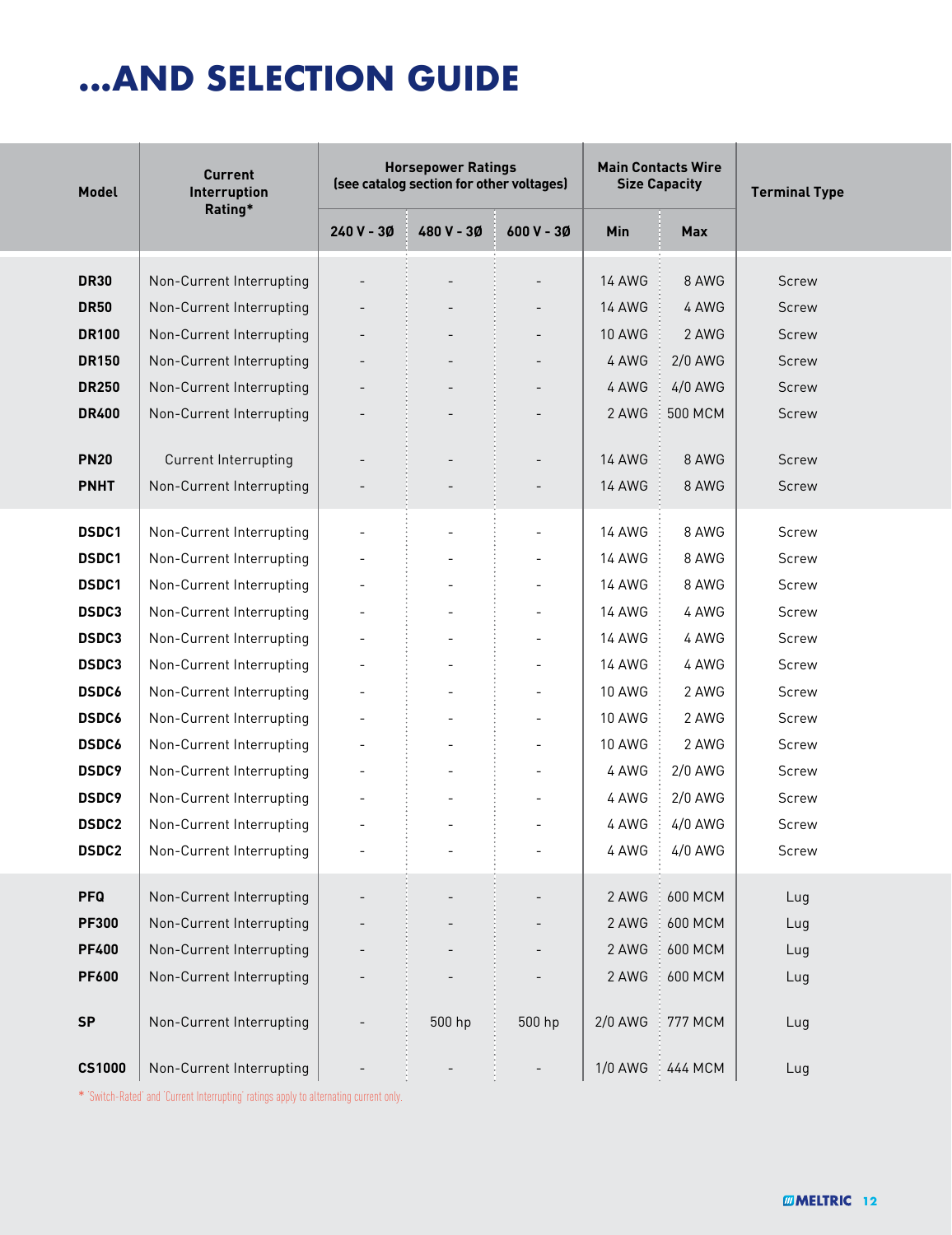# **MELTRIC PRODUCT SUMMARY...**

|                                    | Model         | Amp<br>Rating | <b>Maximum</b><br><b>Voltage Rating</b>                                              |                          | Environmental<br><b>Ratings</b> |                          | <b>Available Casing Materials</b> |                          |                          | <b>Maximum Number</b><br>of Contacts |                  |
|------------------------------------|---------------|---------------|--------------------------------------------------------------------------------------|--------------------------|---------------------------------|--------------------------|-----------------------------------|--------------------------|--------------------------|--------------------------------------|------------------|
|                                    |               |               | <b>VAC</b>                                                                           | <b>VDC</b>               | <b>Type</b>                     | $\sf IP$                 | Poly                              | <b>Metal</b>             | <b>SS</b>                | Main                                 | Aux.             |
|                                    | <b>DXN20</b>  | 20            | 600                                                                                  |                          | $\overline{\phantom{a}}$        | 66/67                    | Poly                              |                          | $\overline{\phantom{0}}$ | $3P + N + G$                         |                  |
|                                    | <b>DXN30</b>  | 30            | 600                                                                                  | $\overline{\phantom{a}}$ | $\overline{\phantom{a}}$        | 66/67                    | Poly                              | $\overline{a}$           | $\qquad \qquad -$        | $3P + N + G$                         | $\sqrt{2}$       |
| Location                           | <b>DXN60</b>  | 60            | 600                                                                                  | $\overline{\phantom{a}}$ | $\overline{\phantom{a}}$        | 66/67                    | Poly                              |                          | $\overline{\phantom{a}}$ | $3P + N + G$                         | $\mathbf{2}$     |
|                                    | DXA1          | 20            | 600                                                                                  | $\overline{\phantom{a}}$ | $\overline{\phantom{a}}$        | 66/67                    | $\overline{\phantom{a}}$          | Metal                    | $\overline{\phantom{0}}$ | $3P + N + G$                         |                  |
| Hazardous                          | <b>DS20</b>   | 20            | 600                                                                                  | $\overline{\phantom{a}}$ | $4\mathrm{\mathsf{X}}$          | $\overline{a}$           | Poly                              |                          | $\overline{\phantom{a}}$ | $3P + N + G$                         | $\mathbf{2}$     |
|                                    | <b>DS30</b>   | 30            | 600                                                                                  | $\overline{\phantom{a}}$ | $4\mathrm{\mathsf{X}}$          |                          | Poly                              |                          | $\overline{\phantom{0}}$ | $3P + N + G$                         | 4                |
|                                    | <b>DS60</b>   | 60            | 600                                                                                  | $\overline{\phantom{a}}$ | $4\mathrm{\mathsf{X}}$          | $\overline{a}$           | $\overline{\phantom{a}}$          | Metal                    | $\qquad \qquad -$        | $3P + N + G$                         | 4                |
|                                    | <b>DS100C</b> | 100           | 600                                                                                  | $\overline{\phantom{a}}$ | $4\mathrm{\mathsf{X}}$          | $\overline{\phantom{0}}$ | Poly                              | Metal                    | $\overline{\phantom{a}}$ | $3P + N + G$                         | 4                |
|                                    | <b>DSN150</b> | 150           | 600                                                                                  | $\overline{\phantom{a}}$ | $4\mathrm{\mathsf{X}}$          |                          |                                   | Metal                    | $\qquad \qquad -$        | $3P + N + G$                         | 6                |
|                                    | <b>DS200</b>  | 200           | 600                                                                                  | $\overline{\phantom{a}}$ | $4\mathrm{\mathsf{X}}$          |                          | $\overline{\phantom{a}}$          | Metal                    | $\qquad \qquad -$        | $3P+G$                               | $\boldsymbol{6}$ |
|                                    | <b>DR30</b>   | 30            | 600                                                                                  | $\overline{\phantom{a}}$ | 4X                              |                          | Poly                              |                          | $\overline{\phantom{a}}$ | $3P + N + G$                         | $\mathbf{2}$     |
|                                    | <b>DR50</b>   | $50\,$        | 600                                                                                  | $\overline{\phantom{a}}$ | $4\mathrm{\mathsf{X}}$          | $\overline{a}$           | Poly                              |                          | $\overline{\phantom{a}}$ | $3P + N + G$                         | 4                |
|                                    | <b>DR250</b>  | 250           | 600                                                                                  | $\overline{\phantom{a}}$ | $4\mathrm{\mathsf{X}}$          | $\overline{\phantom{0}}$ | $\overline{\phantom{a}}$          | Metal                    | $\overline{\phantom{a}}$ | $3P + G$                             | $\boldsymbol{6}$ |
|                                    | DSDC1         | 20            | $\overline{\phantom{a}}$                                                             | 250                      | $4\mathrm{\mathsf{X}}$          |                          | Poly                              | $\overline{\phantom{a}}$ | $\overline{\phantom{0}}$ | $2P+G$                               |                  |
|                                    | DSDC3         | 30            | $\overline{\phantom{m}}$                                                             | 250                      | 4X                              | $\overline{a}$           | Poly                              |                          | $\overline{\phantom{a}}$ | $2P+G$                               |                  |
|                                    | <b>DSDC6</b>  | 60            | $\overline{\phantom{a}}$                                                             | 250                      | 4X                              | $\overline{a}$           | Poly                              | Metal                    | $\overline{\phantom{0}}$ | $2P+G$                               |                  |
|                                    | DSDC9         | 100           | $\qquad \qquad -$                                                                    | 250                      | 4X                              | $\overline{a}$           | $\overline{\phantom{a}}$          | Metal                    | $\qquad \qquad -$        | $2P+G$                               |                  |
|                                    | <b>DSDC2</b>  | 200           | $\overline{\phantom{a}}$                                                             | 250                      | $4\text{\AA}$                   |                          | $\overline{\phantom{a}}$          | Metal                    | $\overline{\phantom{0}}$ | $2P+G$                               |                  |
|                                    | DX1           | 20            | 750                                                                                  |                          |                                 | 65                       |                                   | Metal                    |                          | $3P + N + G$                         |                  |
|                                    | DX3           | 32            | 750                                                                                  |                          |                                 | 65                       |                                   | Metal                    |                          | $3P + N + G$                         |                  |
|                                    | DX6           | 63            | 750                                                                                  |                          |                                 | 65/66                    |                                   | Metal                    |                          | $3P + N + G$                         |                  |
|                                    | DX9           | 125           | 750                                                                                  | $\overline{\phantom{0}}$ |                                 | 65/66                    |                                   | Metal                    |                          | $3P + N + G$                         |                  |
|                                    | <b>PNCX</b>   | $\sqrt{5}$    | 250                                                                                  |                          |                                 | 66/67/69                 | Poly                              |                          |                          | $4P + G$                             |                  |
|                                    | PXN12c        | $10$          | 220                                                                                  |                          |                                 | 65/66                    |                                   | Metal                    |                          | $11P + G$                            |                  |
|                                    | DXN25c        | 10            | 440                                                                                  |                          |                                 | 66/67                    |                                   | Metal                    |                          | $24P+G$                              |                  |
|                                    | DXN37c        | 10            | 220                                                                                  |                          |                                 | 66/67                    |                                   | Metal                    |                          | $36P + G$                            |                  |
|                                    | <b>SPeX</b>   | 680           | 1000                                                                                 |                          |                                 | 65/66                    | Poly                              |                          |                          | 1P                                   | $2*$             |
| <b>MMELTRIC</b><br>13 <sub>1</sub> |               |               | * SPeX pilot contacts are provided to energize receptacle only when mated with inlet |                          |                                 |                          |                                   |                          |                          |                                      |                  |